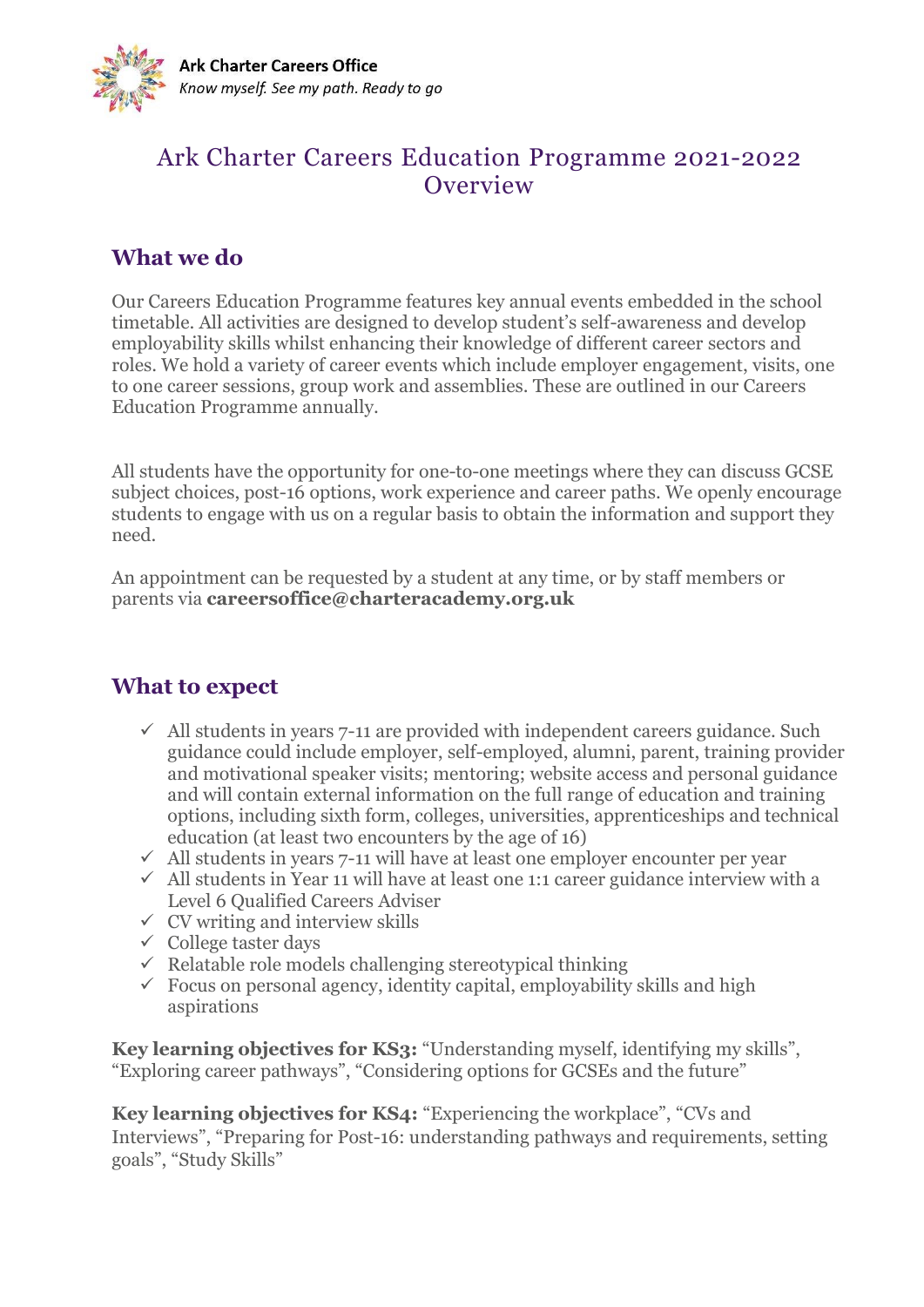

#### **The content will be delivered through:**

- $\checkmark$  Year group assemblies (Careers Assemblies)
- $\checkmark$  PSHE lessons (Careers Scheme of Work)
- ✓ One-to-One interviews
- $\checkmark$  Employer engagement events (Work Experience, Mock Interviews, Business Networking)
- $\checkmark$  Training provider engagement events (KS4 Careers Fair, college taster days, university visits, provider talks)
- $\checkmark$  Any other relevant events booked throughout the year

NB! Due to ongoing difficulties caused by Covid-19, events are subject to change at short notice. Workshops and events may be added during the year, if and when more opportunities become available.

## Year 7

• Careers Assemblies (throughout the year) – inspiring assembly speakers from a variety of backgrounds, including employers, alumni and further education representatives

- University visit (targeted students)
- Careers Fair (targeted SEN students)

### Year 8

• Careers module in PSHE (Autumn 1 - "My Skills and Qualities")

• Careers Assemblies (throughout the year) – inspiring assembly speakers from a variety of backgrounds, including employers, alumni and further education representatives

- University visit (targeted students)
- Careers Fair (targeted SEN students)

## Year 9

• Careers module in PSHE (Spring 1 - "Preparing for GCSE choices", Summer 2 - "World of Work and Personal Branding")

• Careers Assemblies (throughout the year) – inspiring assembly speakers from a variety of backgrounds, including employers, alumni and further education representatives

• One-to-one Options guidance interviews (Spring 1)